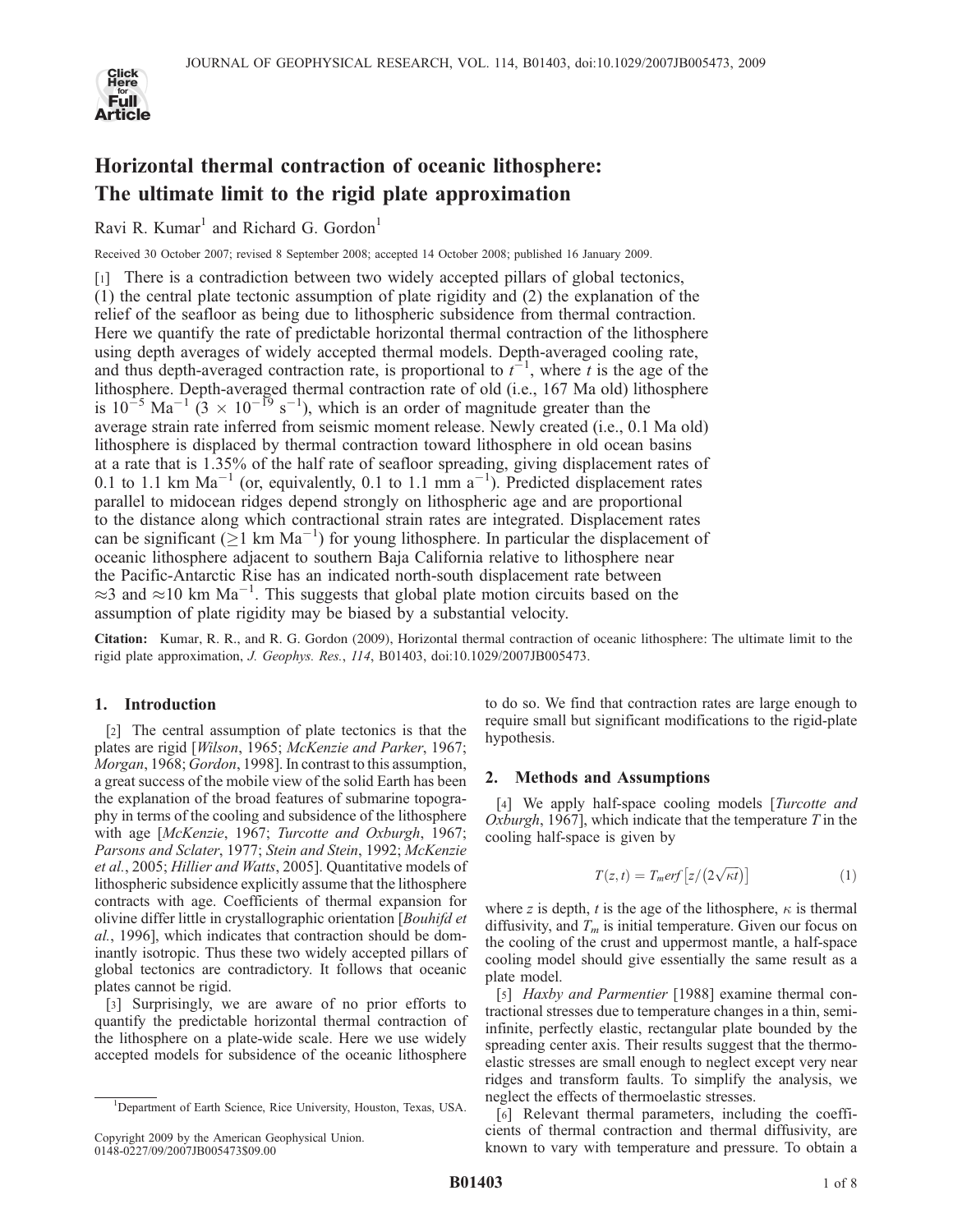Log of Strain Rate  $(Ma^{-1})$  $T_l$  (°C)  $T_m = 1300$ (Ma)  $T_m = 1350$ (Ma)  $-3$  600 1.45 1.46 700 1.67 1.68 800 1.88 1.89<br>600 4.60 4.61  $-3.5$  600 4.60 4.61 700 5.29 5.31 800 5.94 5.97<br>600 14.5 14.6  $-4$  600 14.5 14.6 700 16.7 16.8 800 18.8 18.9  $-5$  600 145 146 700 167 168 800 188 189

Table 1. Critical Ages for Reference Depth-Averaged Thermal Contraction Rates<sup>a</sup>

 ${}^{a}T_{l}$  is the assumed temperature at the base of the competent lithosphere.  $T_m$  is assumed initial temperature in a half-space cooling model.

simple analytic solution, we use values that are the approximate average over the range of temperatures and pressures that we investigate.

[7] A coefficient of linear thermal expansion  $\alpha_l = 10^{-5} (°C)^{-1}$ has been used in all calculations. Initial temperatures,  $T_m$ , of  $1300^{\circ}$ C and  $1350^{\circ}$ C, are assumed (Table 1), consistent with recent estimates [McKenzie et al., 2005; Hillier and Watts, 2005; Lee et al., 2005]. Our plots use the lower of these two values of  $T_m$ , which gives slightly lower contraction rates than would be found from the higher value (Table 1).

[8] Rates of cooling, and hence contraction, vary with depth in the lithosphere. We assume that the potentially observable horizontal contraction of oceanic lithosphere will be a response to thermal stress averaged from the surface of the lithosphere down to the base of the competent lithosphere. Hereinafter we refer to this vertically averaged thermal stress as the contractional stress (Figure 1) [Parmentier and Haxby, 1986]. We assume that stresses are relaxed by creeping flow below the competent lithosphere.

[9] The surface of the lithosphere is instantaneously cooled to  $0^{\circ}$ C. Thus the surface has already fully contracted thermally at the ridge axis. Deeper in the competent lithosphere, the plate continues to cool, with the most rapid cooling occurring at its base. To relieve the contractional stress, the upper lithosphere must deform with the greatest contractional deformation, a strain of  $\approx 0.4\%$ , occurring at the surface. The near-surface lithosphere is relatively weak, as indicated by Byerlee's law, and porous, and thus would readily accommodate the assumed deformation. If, as we assume, the contractional stress is relieved by contractional strain, the upper competent lithosphere will be in horizontal deviatoric compression and the lower competent lithosphere in horizontal deviatoric tension (Figure 1), which is confirmed by earthquake mechanisms [Wiens and Stein, 1984; Bergman and Solomon, 1984; Wessel, 1992]. That the upper lithosphere contracts is further supported by the agreement of geoid anomalies across the Clarion and Udintsev fracture zones with predictions of models for flexure near fracture zones because such models assume that contractional straining fully relieves the contractional stress [Parmentier and Haxby, 1986]. Models for bending and cracking of the lithosphere in response to cooling [*Gans et al.*, 2003; Sandwell and Fialko, 2004] also assume that bending is superposed on the free horizontal contraction of the lithosphere. As the competent lithosphere contracts and bends, the uppermost lithosphere fails in compression resulting in a permanent contraction [Parmentier and Haxby, 1986; Wessel, 1992; Gans et al., 2003; Sandwell and Fialko, 2004].

[10] We assume that the base of the competent lithosphere follows an isotherm at temperature  $T_l$  [Turcotte and Oxburgh, 1967] for which we consider three alternative temperatures,  $600^{\circ}$ C,  $700^{\circ}$ C, and  $800^{\circ}$ C. The choice of the  $600^{\circ}$ C isotherm as the lowest temperature follows from the work of *McKenzie et al.* [2005], which showed that the base of the seismogenic lithosphere approximately follows this temperature. Thus it gives a minimum thickness for a



Figure 1. Simplified schematic of thermal stresses in a plate growing by accretion at its base and cooling from above. The material added to the bottom cools most rapidly, setting up tensional stresses. The thermal stresses can be decomposed into two parts, the uniform (vertically averaged) stress (contractional stresses) and the nonuniform (bending) stresses. Herein, following many others [Parmentier and Haxby, 1986; Wessel, 1992; Gans et al., 2003; Sandwell and Fialko, 2004], we assume (except in very young lithosphere) that the contractional stresses are mainly relieved by free horizontal contraction of the lithosphere and that the remaining bending stresses flex the lithosphere. As the lithosphere contracts and flexes, the weak uppermost lithosphere fails in compression and is permanently shortened. After Wessel [1992].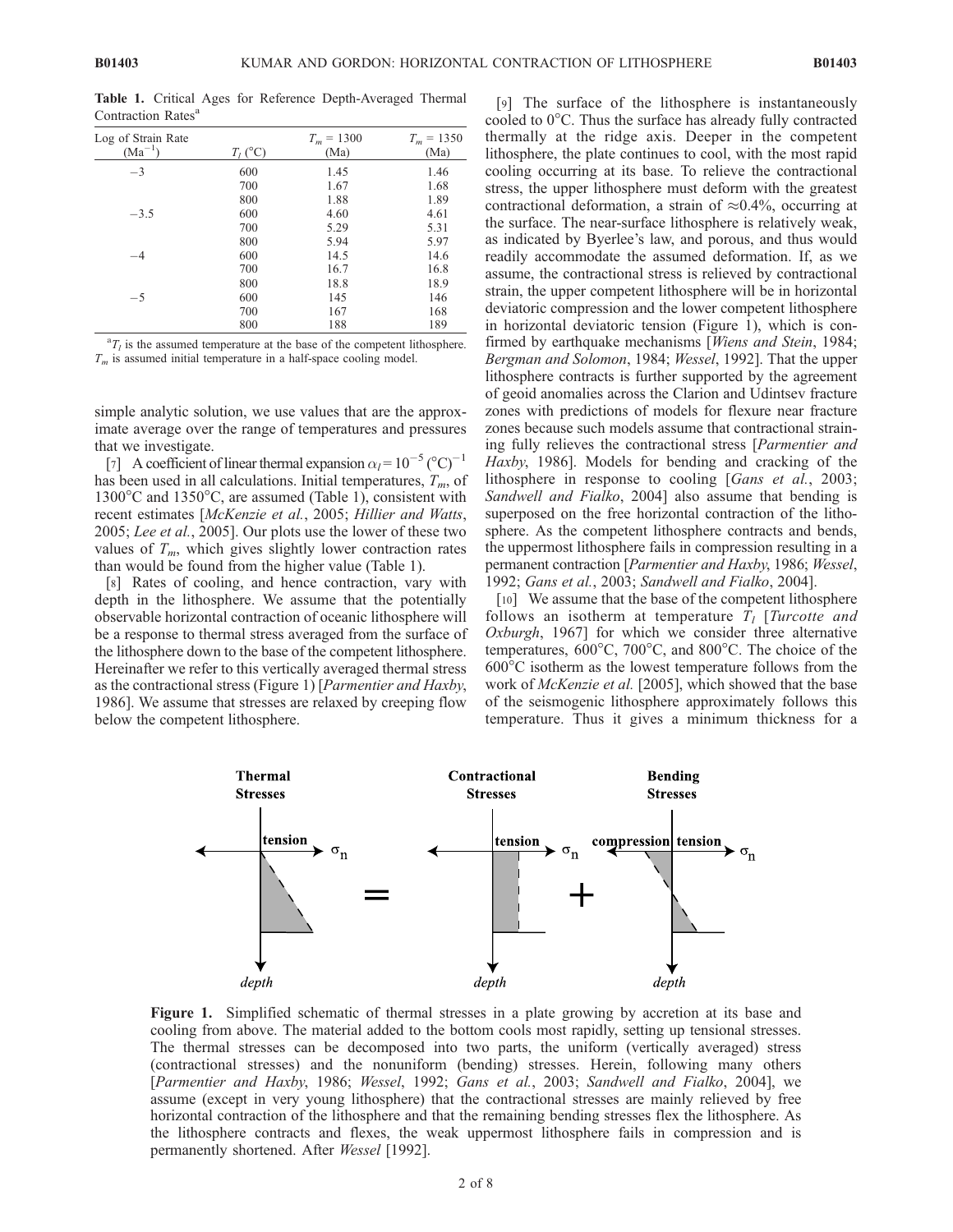

Figure 2. Thin solid curves depict contours of cooling rate ( $^{\circ}$ C Ma<sup>-1</sup>) as a function of depth and age. Contours converge at zero depth in the youngest part of the lithosphere. Dashed curve, bold solid curve, and dash-dotted curve, respectively. show the  $600^{\circ}$ C,  $700^{\circ}$ C, and  $800^{\circ}$ C isotherm. Dotted curve represents the locus of fastest cooling, which corresponds to an isotherm of 888°C. After *Bratt et al.* [1985] and *Wessel* [1992].

temperature-controlled competent layer. The limiting depth of earthquakes is thought to be the boundary between unstable sliding and stable sliding. How far beneath this transition lies the brittle-plastic transition (i.e., the transition from semibrittle deformation to creeping flow [Kohlstedt et al., 1995]) is poorly known, but in some prior work it has been assumed to occur at a depth about 20% greater than that of the base of the seismogenic zone [e.g., Martinod and Molnar, 1995]. We consider this possibility through models with limiting depths for the competent layer at temperatures of  $700^{\circ}$ C and  $800^{\circ}$ C, which respectively lie at depths  $20\%$ and 41% greater than the depth of the  $600^{\circ}$ C isotherm. Our preferred value is 700°C, which Parmentier and Haxby [1986] found to give the best fit to the amplitude of geoid anomalies due to thermal stresses on profiles across fracture zones. Reorganizing equation (1), l, the thickness of the competent lithosphere, is given by

$$
l(t) = 2\sqrt{\kappa t} \, erf^{-1}(T_l/T_m) \tag{2}
$$

[Collette, 1974; Sandwell, 1986; Wessel, 1992]. It follows that the depth-averaged rate of cooling for a lithosphere bounded by a constant isotherm is given by

$$
(1/l)\int_{0}^{l} (\partial T/\partial t)dz = \mathrm{T}_{m} \big[\exp(-\mathrm{A}^{2})-1\big]/\big(2\mathrm{At}\sqrt{\pi}\big) \quad (3)
$$

where  $A = erf^{-1} (T_l/T_m)$  [Collette, 1974; Sandwell, 1986; Wessel, 1992]. Thus the depth-averaged cooling rate is proportional to  $t^{-1}$  and independent of  $\kappa$ .

[11] Below we ignore all the cooling of oceanic lithosphere with ages between 0 Ma and 0.1 Ma to avoid the breakdown of the validity of the conductive cooling model as the axis of the midocean ridge is approached. The choice of 0.1 Ma, which corresponds to a  $\approx$  2 km thickness of the competent lithosphere, approximately including layers 2A and 2B, is reasonable but arbitrary. It does, however, correspond to an age and distance ten times as great as the outer boundaries of the crustal accretion zone defined by Macdonald [1982] and thus is an order of magnitude wider than the active accreting plate boundary. A more elegant approach, which is equally arbitrary and effectively similar to our approach, is to replace age, t, with  $t + t_0$  in equations (1) to (3). Parmentier and Haxby [1986] chose  $t_0$  to give a zero-age lithospheric thickness of 3 km and Wessel [1992] chose  $t_0$  to give a zero-age thickness of 1 km, bracketing our choice of  $\approx$ 2 km for initial lithospheric thickness.

### 3. Results

## 3.1. Rate of Cooling as a Function of Depth and Age

[12] For any non-zero lithospheric age, the rate of cooling increases with depth until it reaches a maximum, which occurs at the  $888^{\circ}$ C isotherm (Figure 2). This temperature exceeds the values of  $600^{\circ}$ C to  $800^{\circ}$ C that we assume for  $T_l$ . Thus in the competent lithosphere, the rate of cooling is greatest at the base and least at the surface [Wessel, 1992].

### 3.2. Depth-Averaged Rate of Cooling

[13] Depth-averaged rate of cooling for the competent lithosphere decrease with age as  $t^{-1}$  and is  $10^2$  °C Ma<sup>-1</sup> for 1.67-Ma-old lithosphere,  $10^{\circ}$ C Ma<sup>-1</sup> for 16.7-Ma-old lithosphere, and  $1^{\circ}$ C Ma<sup>-1</sup> for 167-Ma-old lithosphere (Figure 3). Unsurprisingly, the higher the temperature assumed for the base of the competent lithosphere, the greater the depth-averaged rate of cooling (Figure 3).

## 3.3. Thermal Contractional Strain Rates

[14] Using a value for  $\alpha_1$  of  $10^{-5}$  (°C)<sup>-1</sup>, the curves of rates of cooling can be simply transformed to one-dimensional rates of contractional strain. For our preferred model, contractional strain rate is  $10^{-3}$  Ma<sup>-1</sup> for 1.67-Ma-old lithosphere, is  $10^{-4}$  Ma<sup>-1</sup> for 16.7-Ma-old lithosphere, and  $10^{-5}$  Ma<sup>-1</sup> for 167-Ma-old lithosphere (Figure 3 and Table 1).

[15] The depth-averaged cooling rates and contraction rates as a function of age can be used to transform standard global catalogs of the age of the seafloor [*Müller et al.*, 1997] into a map of depth-averaged cooling rate or contraction rate (Figure 4). The maps indicate that most of the ocean basins contract at strain rates between  $10^{-5}$  Ma<sup>-1</sup>  $(\approx 167$ -Ma-old lithosphere) and  $10^{-4}$  Ma<sup>-1</sup> (16.7-Ma-old lithosphere), with a substantial fraction also between  $10^{-4}$  Ma<sup>-1</sup> and  $10^{-3}$  Ma<sup>-1</sup> (1.67-Ma-old lithosphere), the latter roughly corresponding to the youngest age for which thermoelastic stresses can be neglected.

## 3.4. Thermal Contractional Displacement Rates

[16] Displacement rate across a contracting region can be estimated by integrating predicted strain rate over a given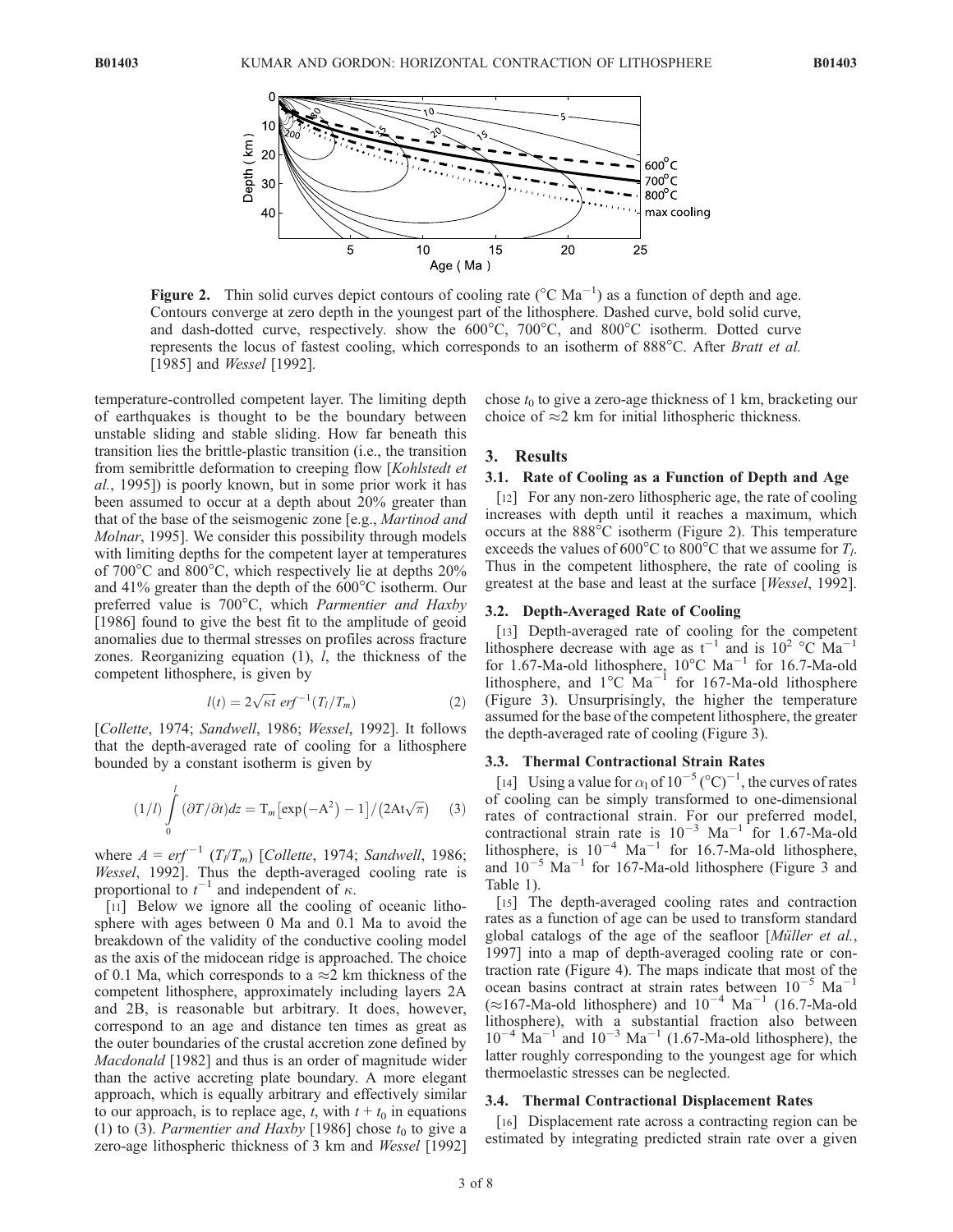

Figure 3. Depth-averaged rate of cooling versus age of the oceanic lithosphere. Dashed, solid, and dash-dotted curves correspond to models for which the base of the competent lithosphere is defined by the  $600^{\circ}$ C,  $700^{\circ}$ C, and  $800^{\circ}$ C isotherm, respectively.

distance. Most oceanic lithosphere is contracting at rates between  $10^{-5}$  Ma<sup>-1</sup> and  $10^{-4}$  Ma<sup>-1</sup>. If these typical thermal contraction rates are used along a hypothetical circumferential great circle path (i.e.,  $\approx 40,000$  km long), then a contractional displacement rate of 0.4 to 4 km  $Ma^{-1}$ (equivalent to 0.4 to  $\overline{4}$  mm  $\overline{a}^{-1}$ ) would result from these typical values of thermal contractional strain rate. A misfit at the high end of this range would presumably cause observable nonclosure of global plate motion circuits. Local or regional paths of integration typically give lower displacement rates due to thermal contraction, but some can be higher and may lead to larger nonclosures of plate motion circuits.

[17] For each plate pair separating along a midocean ridge, the displacement rates due to horizontal thermal contraction can be decomposed into ridge-parallel and ridge-perpendicular components. The assumption that spreading rate is constant over time for any plate pair

permits a simple, universal, quantitative assessment of the ridge-perpendicular component of displacement rate due to horizontal thermal contraction. The ridge-perpendicular component of displacement rate of 0.1-Ma-old lithosphere relative to lithosphere of any older age can be expressed as a percentage of the spreading half rate. This percentage increases monotonically with age and is 1.35% for 80-Maold lithosphere (Figure 5). For the ultrafast segments of the East Pacific Rise (spreading half rate of 80 km  $Ma^{-1}$ ), this gives a displacement rate of only 1.1 km  $Ma^{-1}$  (2.2 km  $Ma^{-1}$ ) full rate), which is small, but potentially detectable with space geodetic data (assuming the existence of enough sites on islands in optimum locations). At the other extreme, for ultraslow spreading (half rate of 5 km  $Ma^{-1}$ ), the displacement rate is minuscule,  $0.07 \text{ km } \text{Ma}^{-1}$  (0.14 km  $\text{Ma}^{-1}$  full rate), and presumably is too small to be observed.

[18] Because of ridge-perpendicular horizontal thermal contraction, plate velocities estimated from marine magnetic



Figure 4. Depth-averaged thermal contractional strain rates  $(10^x \text{ Ma}^{-1})$  predicted for oceanic lithosphere. Red indicates continents or regions of oceanic lithosphere lacking age estimates.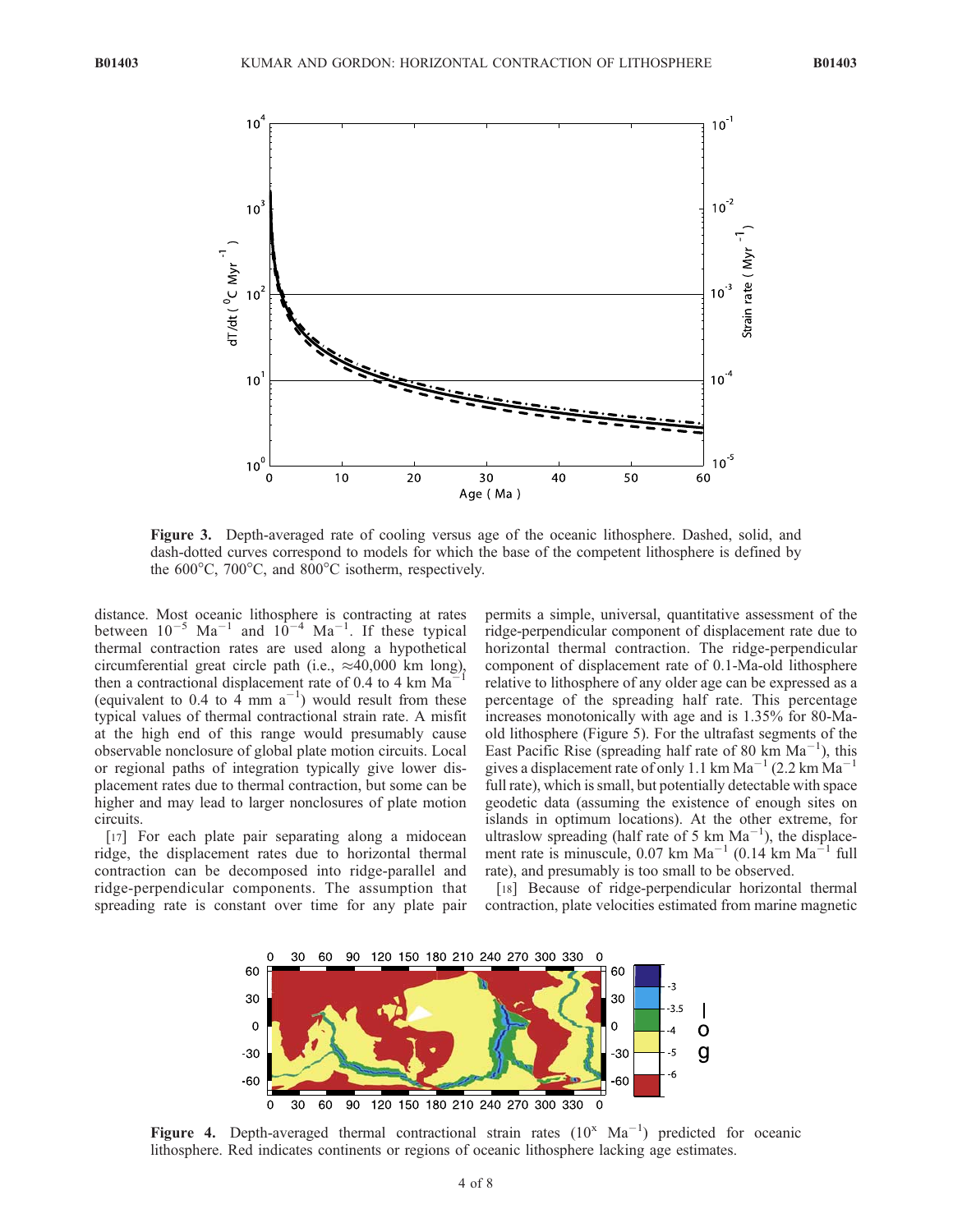

Figure 5. Solid curve: cumulative displacement rate as percentage of plate velocity as a function of lithospheric age. Dotted line: the age (0.78 Ma before present) for the old edge of the central anomaly. Dashed line: the age (3.2 Ma before present) for the middle of marine magnetic anomaly 2A, which was used in estimating the NUVEL-1A global set of relative plate angular velocities. Because of thermal contraction, plate interiors move  $\approx 1\%$  slower (i.e., 0.1 to 0.8 mm a<sup>-1</sup>) than estimated from spreading half rates determined from marine magnetic anomalies.

anomalies across midocean ridges are biased estimators of the relative velocities of plate interiors. The bias is not the full value of 1.35%, however, because significant thermal contraction occurs in the across-ridge interval spanned by the magnetic anomalies used to estimate the spreading rate. If this interval spans 3.2 Ma, as is the case for the NUVEL-1A set of relative angular velocities [DeMets et al., 1994], then the bias is the displacement rate of 3.2-Ma-old lithosphere relative to 80-Ma-old lithosphere, which is 0.60% (1.35% for 80-Ma-old lithosphere minus 0.75% for 3.2-Ma-old lithosphere; Figure 5). Thus we predict that the velocities of stable plate interiors are on average about 0.6% slower than those predicted by NUVEL-1A or any other estimate constructed from spreading rates averaged over the past 3.2 Ma. For fastmoving plate pairs, this is potentially detectable from space geodetic data. For example, the effect on Pacific-Nazca spreading rate is 1.0 km  $\overline{Ma}^{-1}$  (=0.6%  $\times$  160 km  $\overline{Ma}^{-1}$ ).

[19] An alternative magnetic anomaly used in some analyses of current spreading rate is the outside edge of the Central Anomaly, corresponding to the Brunhes-Matuyama reversal boundary (0.78 Ma). In this case, the bias is the displacement rate of 0.78-Ma-old lithosphere relative to 80-Ma-old lithosphere, which is 0.85% (1.35% for 80-Ma-old lithosphere minus 0.50% for 0.78-Ma-old lithosphere; Figure 5). Thus we predict that the velocities of stable plate interiors are on average about 0.85% slower than predicted by any estimates from spreading rates averaged over the past 0.78 Ma.

[20] Because of this simple relation to spreading rate, if contraction occurred only in the plate motion direction (i.e., approximately in the ridge-perpendicular direction), thermal

contraction would not cause nonclosure of plate circuits but would resemble a worldwide apparent acceleration in plate motions.

## 4. Discussion

# 4.1. Isochron-Parallel Contraction and the Pacific Plate

[21] Displacement rates parallel to midocean ridges depend strongly on the age of the lithosphere and are proportional to the distance along which the strain rate is integrated. Displacement rates are greatest where the lithosphere is the youngest. Because of the fast spreading along the East Pacific Rise and the Pacific-Antarctic Rise, the Pacific basin has Earth's largest concentration of young, rapidly contracting oceanic lithosphere (Figure 4). Consider the isochron (5.3 Ma) in the Pacific plate corresponding to a thermal contractional strain rate of  $3 \times 10^{-4}$  Ma<sup>-1</sup>  $($ "10<sup>-3.5</sup>", the border between light blue and green in Figure 4). This isochron spans about 10,000 km in latitude. The implied north-south contractional displacement rate thus is  $\overline{3}$  km Ma<sup>-1</sup> although the rate may not be fully realized because of the offset of this isochron along fracture zones and the absorption of some of the contraction by widening of transform faults [Collette, 1974; Sandwell, 1986]. Pacific plate seafloor to the west of this isochron contracts at rates between about  $1 \times 10^{-5}$  Ma<sup>-1</sup> and  $3 \times 10^{-4}$  $Ma^{-1}$ . Over north-south distances of 10,000 km (say from  $60^{\circ}$ S to 30 $^{\circ}$ N), these contractional strain rates correspond to displacement rates of 0.1 to 3 km  $Ma^{-1}$ . In contrast, Pacific plate lithosphere east of this isochron but west of the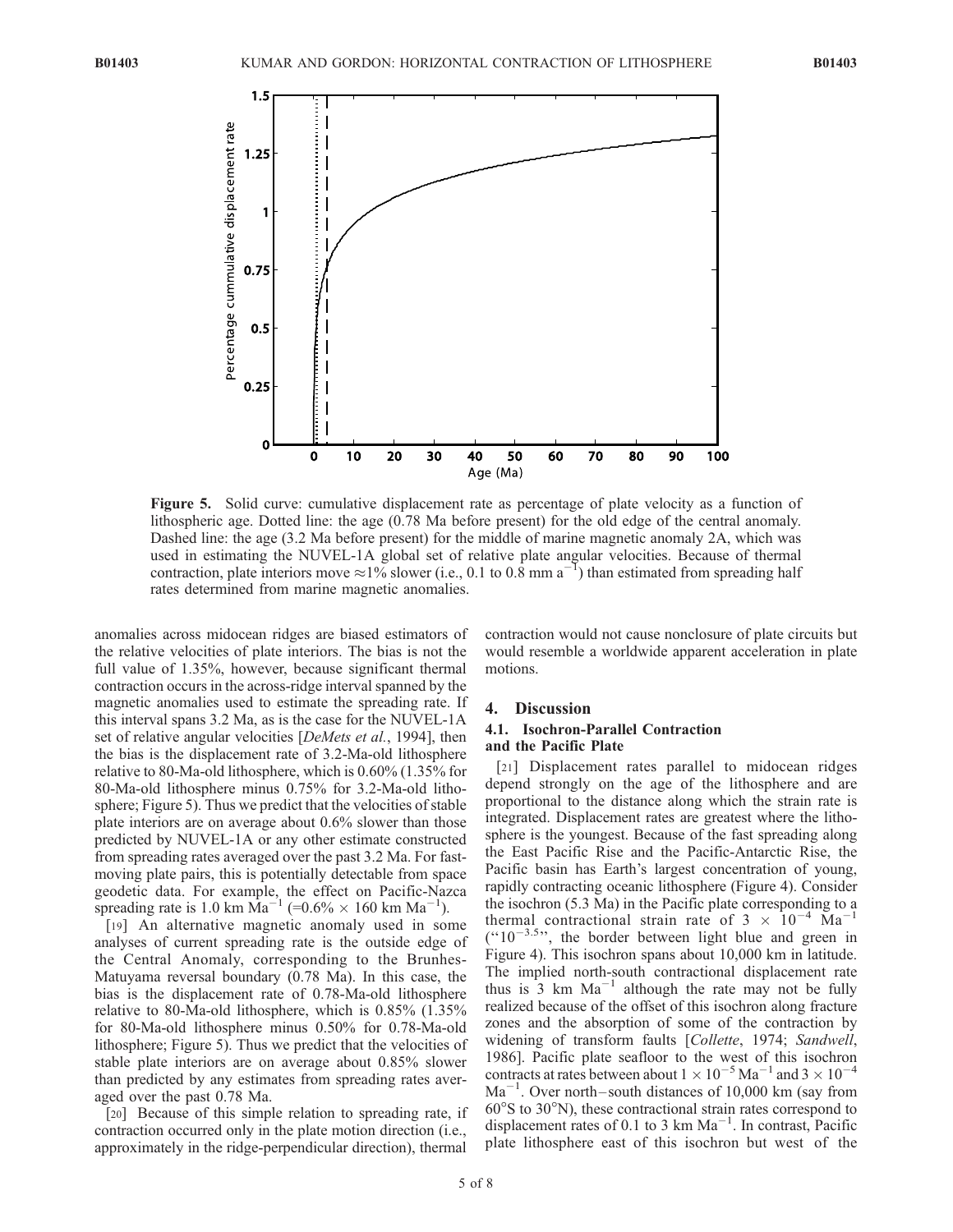1.67 Ma isochron contracts at rates between  $3 \times 10^{-4}$  Ma<sup>-1</sup> and  $10^{-3}$  Ma<sup>-1</sup>. Over north-south distances of 10,000 km, these correspond to displacement rates of  $\approx$ 3 km Ma<sup>-1</sup> to  $\approx$ 10 km Ma<sup>-1</sup>.

[22] The greatest hypothetical displacement rates would occur along narrow strips of very young seafloor. A great circle path from Baja California roughly parallel to isochrons suggests a total displacement rate of at least several millimeters per year, which may be detectable in estimates of geologically instantaneous plate motions [e.g., DeMets et al., 1990, 1994] or relative to plate motions estimated from space geodetic data.

[23] Unfortunately, there are no geodetic sites on the Pacific plate near the Pacific-Antarctic Rise for making a direct test. It is nonetheless interesting that recent geodetic work shows that the island of Guadelupe, which lies west of Baja California on the youngest seafloor of any Pacific plate site, moves at  $2.0 \pm 0.6 \ (\pm 1\sigma)$  mm a<sup>-1</sup> toward 149° relative to the older part of the Pacific plate [see Figure 3 of Plattner et al., 2007]. This velocity may be consistent with the pattern of strain due to thermal contraction that we postulate. Baja California also moves relative to the Pacific plate at  $\approx$ 5 mm a<sup>-1</sup> to the south-southeast. *Plattner et al.* [2007] convincingly argue for a separate Baja microplate, but part (i.e.,  $\approx$ 2 mm a<sup>-1</sup>) of the difference between the motion of Baja California and the older part of the Pacific plate may be due to thermal contraction of young Pacific oceanic lithosphere as well. It is also of interest that the northern and southern GPS station networks on Baja California are converging [Plattner et al., 2007], which might be related to the predicted thermal contraction of young oceanic lithosphere adjacent to Baja. The observed nominal strain rate  $(z^2 \times 10^{-3} \text{ Ma}^{-1})$  is larger than is predicted for thermal contraction, but may be consistent with predictions within uncertainties.

[24] If our arguments are correct, plate reconstructions of Pacific-North America motion millions to tens of millions of years before present [e.g., Atwater and Stock, 1998; Wilson et al., 2005; Royer et al., 2006] may be biased by  $\approx$ 40 km (=0.4% of 10<sup>4</sup> km) by the horizontal thermal contraction of young Pacific plate lithosphere.

## 4.2. Detection of Plate Nonrigidity Due to Horizontal Thermal Contraction

[25] We argue above that high rates of horizontal thermal contractional strain occur in young oceanic lithosphere and, therefore, that the plates are not strictly rigid. Insofar as the nonrigidity is caused by uniform thermal contraction, no earthquakes or other indicators of deformation are expected in response to the uniform part of the contraction, although earthquakes and deformation are observed in response to the nonuniform part of the contraction (Figure 1) [Wiens and Stein, 1984; Bergman and Solomon, 1984; Wessel, 1992; Gans et al., 2003; Sandwell and Fialko, 2004]. Is there evidence for plate nonrigidity that may be caused by thermal contraction?

[26] Plate-circuit closures involving three or more plates test the assumption of plate rigidity and thus may detect nonrigidity due to thermal contraction. The most reliable tests of circuits consisting of three plates arise when all three plate pairs are separated by a boundary consisting of midocean ridge segments and transform faults. Four such

plate circuits were investigated by DeMets et al. [1990]: (1) Africa-South America-Antarctica (Bouvet triple junction), (2) Africa-Australia-Antarctica (Rodrigues triple junction), (3) Cocos-Nazca-Pacific (Galapagos triple junction), and (4) Pacific-Antarctic-Nazca (Juan Fernandez triple junction). DeMets et al. [1990] found that two of these four, Bouvet and Galapagos, failed closure significantly. We hypothesize that the nonclosure of these two plate circuits is caused by horizontal thermal contraction of oceanic lithosphere. Of particular interest is the failure of the Galapagos (Pacific-Nazca-Cocos) circuit, because it includes the Cocos plate, which is the plate with the youngest lithosphere on average incorporated into any circuits in NUVEL-1. The oldest part of the Cocos plate is predicted to contract at a rate of  $\approx 10^{-4}$  Ma<sup>-1</sup> and much of it at rates substantially higher.

## 4.3. Comparison of Horizontal Thermal Contractional Strain Rates With Other Strain Rates

[27] The magnitude of nonrigidity of plate interiors is known only within broad limits. A lower bound on strain rate of about  $10^{-6}$  Ma<sup>-1</sup> can be established from the rate of moment release of intraplate earthquakes [Gordon, 1998]. This rate may be unrepresentative of typical lithosphere, however, if the moment release is concentrated in a few narrow belts. On the other hand, the upper bound on strain rate of stable plate interiors is more than two orders of magnitude greater than this. Argus and Gordon [1996] use geodetic results from very long baseline interferometry to place an upper bound on the laterally averaged strain rate of a large portion of the North American plate of  $\approx 10^{-17}$  s<sup>-1</sup>  $(\approx 3 \times 10^{-4} \text{ Ma}^{-1})$ . The actual spatially averaged deformation rate could be much less than this upper bound.

[28] Thus the thermal contractional strain rate that we calculate may be better known than the background intraplate strain rate associated with earthquakes and faulting. Relevant strain rates are compared in Figure 6. What is new in Figure 6 (compared with prior versions) is the inclusion of the range of horizontal contractional strain rates due to cooling of oceanic lithosphere. In our estimates, the smallest depth-averaged rate of horizontal thermal contractional strain in oceanic lithosphere is  $\approx 10^{-5}$  Ma<sup>-1</sup>, which corresponds to 167-Ma-old lithosphere. Thus the smallest depthaveraged thermal contractional strain rate anywhere in oceanic lithosphere is an order of magnitude greater than the average strain rate inferred from seismic moment release. The depth-averaged thermal contractional strain rate for 16.7-Ma-old oceanic lithosphere is two orders of magnitude greater, and that of 1.67-Ma-old lithosphere is three orders of magnitude greater, than the strain rate released through intraplate oceanic earthquakes. These calculations give new lower bounds, substantially greater than found before, on the average background strain rate (i.e., nonrigidity) of stable oceanic plate interiors [Gordon, 1998].

# 5. Conclusion

[29] Because of the predictable effects of thermal contraction, we conclude that oceanic lithosphere, and especially young oceanic lithosphere, is not rigid. The ocean-wideaveraged, depth-averaged strain rate due to thermal contraction of oceanic lithosphere is about one to three orders of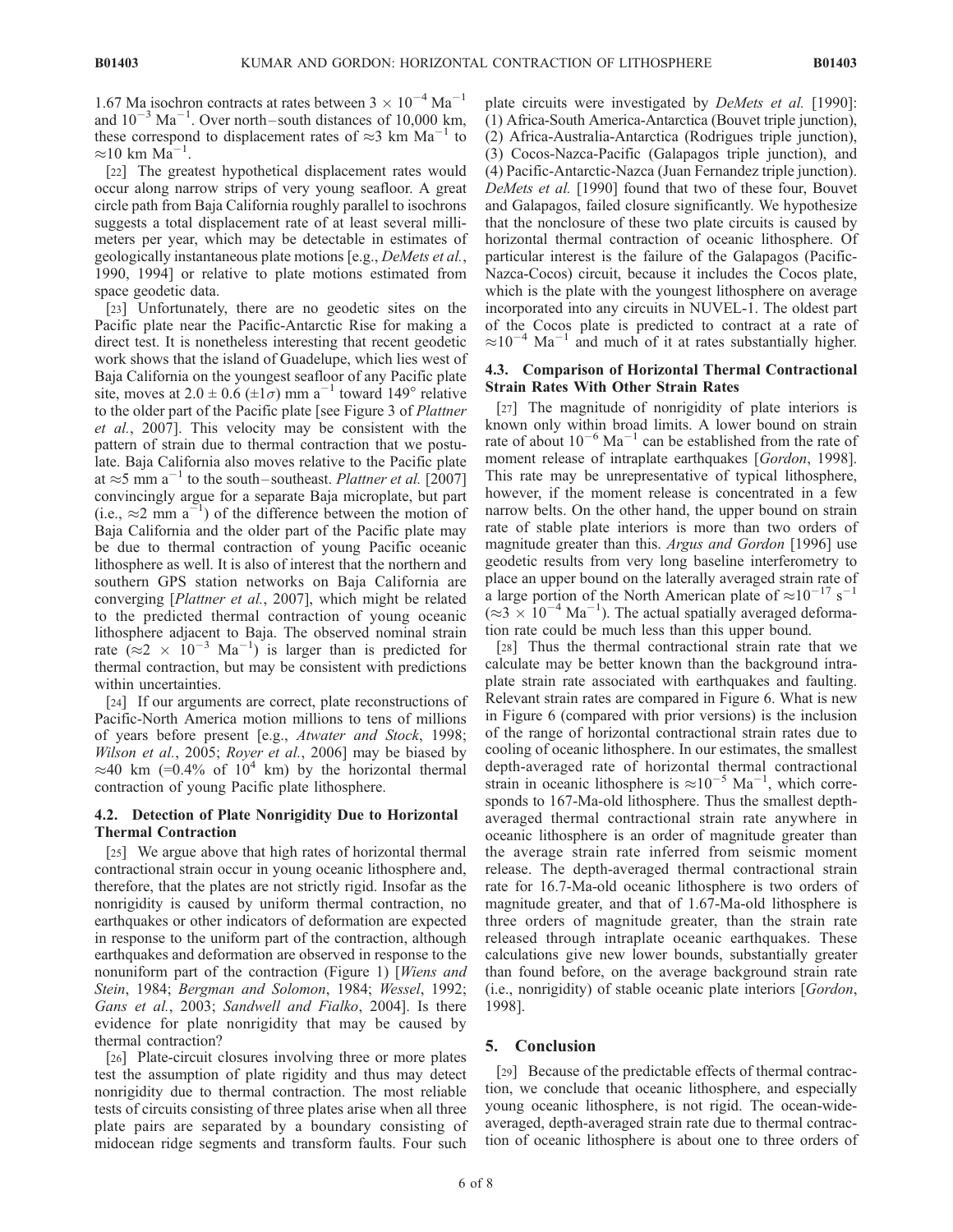

Figure 6. Comparison of the range of thermal contractional strain rate to the ranges of regionally averaged strain rates associated with large-scale tectonic processes (modified from Gordon [2000]). Square: Depth-averaged thermal contractional strain rate for 16.7-Ma-old oceanic lithosphere. Circle: Depth-averaged thermal contractional strain rate for 1.67-Ma-old oceanic lithosphere. The low end of the range of thermal contraction strain rates is the depth-averaged rate for the oldest oceanic lithosphere on Earth and defines the lower bound on nonrigidity of the stable interior of oceanic plates.

magnitude greater than the average strain rate inferred from earthquake moment release in intraplate oceanic lithosphere. Thermal contractional strain rates are greatest for young lithosphere. Thermal contraction likely leads to displacement rates large enough to be measured in the analysis of some plate motion circuits as may be indicated by the nonclosure of the Cocos-Nazca-Pacific plate circuit (Galapagos triple junction). Moreover, the small misfit to Pacific-North America plate velocities documented by C. DeMets, R. G. Gordon and D. F. Argus (manuscript in preparation, 2008) is also likely due, at least in part, to ongoing thermal contraction of Neogene Pacific plate lithosphere created along the East Pacific Rise and Pacific-Antarctic Rise. Horizontal thermal contraction appears to be the ultimate limit to the rigid plate approximation.

[30] **Acknowledgments.** We thank an anonymous reviewer, Norm Sleep, and associate editor Don Forsyth for helpful comments on the manuscript. This work was supported by National Science Foundation grant OCE-0453219.

#### References

- Argus, D. F., and R. G. Gordon (1996), Tests of the rigid-plate hypothesis and bounds on intraplate deformation using geodetic data from very long baseline interferometry, J. Geophys. Res., 101, 13,555-13,572.
- Atwater, T., and J. M. Stock (1998), Pacific-North America plate tectonics of the Neogene southwestern United States—An update, Int. Geol. Rev., 40, 375 – 402.
- Bergman, E. A., and S. C. Solomon (1984), Source mechanisms of earthquakes near mid-ocean ridges from body waveform inversion: Implications for the early evolution of oceanic lithosphere, J. Geophys. Res., 89, 11,415 – 11,441.
- Bouhifd, M. A., D. Andrault, G. Fiquet, and P. Richet (1996), Thermal expansion of forsterite up to the melting point, Geophys. Res. Lett., 23, 1143 – 1146.
- Bratt, S. R., E. A. Bergman, and S. C. Solomon (1985), Thermoelastic stress: How important as a cause of earthquakes in young oceanic lithosphere?, J. Geophys. Res., 90, 10,249 – 10,260.
- Collette, B. J. (1974), Thermal contraction joints in a spreading seafloor as origin of fracture zones, Nature, 251, 299 – 300.
- DeMets, C., R. G. Gordon, D. F. Argus, and S. Stein (1990), Current plate motions, Geophys. J. Int., 101, 425 – 478.
- DeMets, C., R. G. Gordon, D. F. Argus, and S. Stein (1994), Effect of recent revisions to the geomagnetic reversal timescale on estimates of current plate motions, Geophys. Res. Lett., 21, 2191-2194.
- Gans, K. D., D. S. Wilson, and K. C. Macdonald (2003), Pacific plate gravity lineaments: Diffuse extension or thermal contraction?, Geochem. Geophys. Geosyst., 4(9), 1074, doi:10.1029/2002GC000465.
- Gordon, R. G. (1998), The plate tectonic approximation: Plate nonrigidity, diffuse plate boundaries, and global plate motions, Annu. Rev. Earth Planet. Sci., 26, 615-642.
- Gordon, R. G. (2000), Diffuse oceanic plate boundaries, in The History and Dynamics of Global Plate Motion, edited by M. Richards, R. G. Gordon, and R. Van der Hilst, Geophys. Monogr. Ser., vol. 121, pp. 143-159, AGU, Washington, D. C.
- Haxby, W. F., and E. M. Parmentier (1988), Thermal contraction and the state of stress in the oceanic lithosphere, J. Geophys. Res., 93, 6419 – 6429.
- Hillier, J. K., and A. B. Watts (2005), Relationship between depth and age in the North Pacific Ocean, J. Geophys. Res., 110, B02405, doi:10.1029/ 2004JB003406.
- Kohlstedt, D. L., B. Evans, and S. J. Mackwell (1995), Strength of the lithosphere: Constraints imposed by laboratory experiments, J. Geophys. Res., 100, 17,587 – 17,602.
- Lee, C.-T., A. Lenardic, C. Cooper, F. Niu, and A. Levander (2005), The role of chemical boundary layers in regulating the thickness of continental and oceanic thermal boundary layers, Earth Planet. Sci. Lett., 230, 379 – 395.
- Macdonald, K. C. (1982), Mid-ocean ridges: Fine scale tectonic, volcanic and hydrothermal processes within the plate boundary zone, Ann. Rev. Earth Planet. Sci., 10, 155 – 190.
- Martinod, J., and P. Molnar (1995), Lithospheric folding in the Indian Ocean and the rheology of the oceanic plate, Bull. Soc. Geol. Fr., 166, 813 – 821.
- McKenzie, D. P. (1967), Some remarks on heat flow and gravity anomalies, J. Geophys. Res., 72, 6261 – 6273.
- McKenzie, D. P., and R. L. Parker (1967), The North Pacific: an example of tectonic on a sphere, Nature, 216, 1276-1280, doi:10.1038/2161276a0.
- McKenzie, D. P., J. Jackson, and K. Priestly (2005), Thermal structure of oceanic and continental lithosphere, Earth Planet. Sci. Lett., 233,  $337 - 349$
- Morgan, W. J. (1968), Rises, trenches, great faults, and crustal blocks, J. Geophys. Res., 73, 1959 – 1982.
- Müller, R. D., W. R. Roest, J.-Y. Royer, L. M. Gahagan, and J. G. Sclater (1997), Digital isochrons of the world's ocean floor, J. Geophys. Res.,  $102, 3211 - 3214.$
- Parmentier, E. M., and W. F. Haxby (1986), Thermal stresses in the oceanic lithosphere: Evidence from geoid anomalies at fracture zones, J. Geophys. Res., 91, 7193 – 7204.
- Parsons, B., and J. G. Sclater (1977), An analysis of the variation of ocean floor bathymetry and heat flow with age, *J. Geophys. Res.*, 82, 803-827.
- Plattner, C., R. Malservisi, T. H. Dixon, P. LaFemina, G. F. Sella, J. Fletcher, and F. Suarez-Vidal (2007), New constraints on relative motion between the Pacific plate and Baja California microplate (Mexico) from GPS measurements, Geophys. J. Int., doi:10.1111/j.1365-246X.2007.03494.x.
- Royer, J.-Y., R. G. Gordon, and B. C. Horner-Johnson (2006), Motion of Nubia relative to Antarctica since 11 Ma: Implications for Nubia-Somalia,